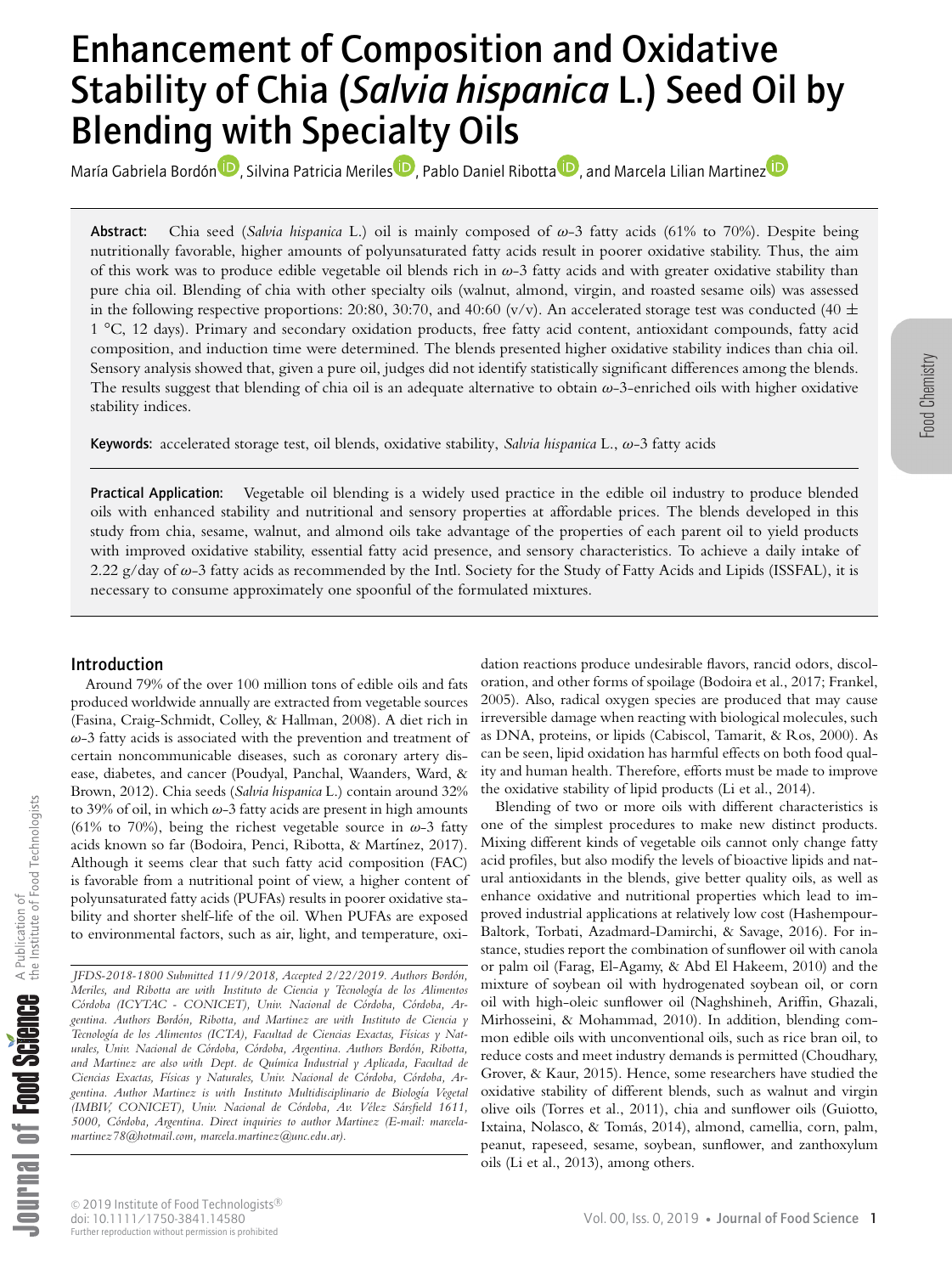Nowadays, there is an increasing demand for specialty oils and fats which, besides having specific physical properties, contain bio-active compounds that offer health benefits, improve the oxidative stability of food products, or have a clinically proven healthfriendly FAC (Bhattacharya, 2006). Therefore, the main goal of this study was to produce  $\omega$ -3-enriched vegetable oil blends with greater oxidative stability than that of pure chia oil. Blending of chia with other specialty oils (walnut, almond, virgin sesame oil [VSO], and roasted sesame oil [RSO]) was explored. The cultivation of chia, sesame, walnut, and almond crops is gaining interest owing to the increasing demand of their seeds or nuts and their byproducts around the world (Martínez & Maestri, 2015). Chia seeds are native from west central Mexico and northern Guatemala. At present, it is also grown in Bolivia, Paraguay, Argentina, and Australia (Martínez et al., 2012). Growing demands are foreseen in the next years, especially in the EU where chia seed oil placing was authorized in 2014 (Caruso et al., 2018). Worldwide productions of walnut and almond crops are about 3,400,000 and 19,34,817 tons, respectively (Martínez & Maestri, 2015). Both oils are produced mostly in France, Spain, Argentina, and the United States at a small scale (Martínez et al., 2017a). Walnut oil is composed mainly of triglycerides, in which PUFAs (linoleic and  $\alpha$ -linolenic acids, 50% to 63% and 11% to 19%, respectively) are the most important. This oil source was selected for the present study due to its unique balance of  $\omega$ -6/ $\omega$ -3 fatty acids (4/1), the presence of important minor components (tocopherols, phospholipids, sterols, and so on), and its nutty flavor, which has a high sensory rating (Martínez, Barrionuevo, Nepote, Grosso, & Maestri, 2011). As regards almond oil, the major fatty acid present is oleic acid (50% to 70% of the total fatty acid content). The oxidative stability of almond oil is mainly related to its FAC and to its endogenous antioxidant substances, mainly tocopherols (about 450 ppm) (Martínez & Maestri, 2015). This particular chemical composition makes almond oil an interesting vegetable source for oil-blending. Main countries for sesame seed production include China, India, Sudan, Ethiopia, and Mexico. Also, the crop is little developed in the north of Argentina (Martínez & Maestri, 2015). The seeds have high economic impact due to their oil content (45% to 60%) for which annual production is around 4,756,000 tons (Martínez, Bordón, Lallana, Ribotta, & Maestri, 2017b). Sesame oil is characterized by the predominance of oleic and linoleic acids, which are present in very similar proportions and together represent, on average, 85% of the total oil (Martínez  $\&$ Maestri, 2015). However, compared to other oils, sesame oil contains a relatively high proportion of unsaponifiable matter (up to 3% of the total oil), which includes sterols, tocopherols, and lignans (mainly sesamin, sesamolin, sesamol, and sesaminol), some of which have important antioxidant properties (Suja, Jayalekshmy, & Arumughan, 2004). VSO shows a remarkable stability owing to the presence of tocopherols and lignans despite its high levels of unsaturated fatty acids (Yoshida & Takagi, 1997). Roasted sesame seeds yield oils with a distinct flavor and a longer shelf-life, which is attributed to a synergistic action between sesamol, tocopherols, and melanoidins, produced by nonenzymatic browning reactions (Wan et al., 2015). Both VSO and RSO were selected for this study due to their unique antioxidant content, which may stabilize chia seed oil by oil-blending.

Finally, some physicochemical properties of the oil blends under accelerated storage conditions were studied and a sensory evaluation based on the "difference from control test" was carried out.

# Materials and Methods

#### Materials

Chia and sesame seeds, walnuts, and almond nuts were obtained from commercial plantations located in Salta, Catamarca, and San Juan provinces, Argentina. The seeds and nuts were packed in polypropylene bags and kept at  $5 \pm 1$  °C until use, according to Bodoira et al. (2017). 2,2- Diphenyl-1-picrylhydrazyl (DPPH) and heneicosanoic acid (C21:0) were purchased from Sigma Aldrich (St. Louis, MO, USA). Tocopherol standards were purchased from ICN Biomedicals (Costa Mesa, CA, USA). Spectrophotometricgrade cyclohexane (Cicarelli Laboratories, Argentina) was used for K232 and K270 analyses. Other chemical reagents were HPLC or analytical grade.

#### Extraction of vegetable oils

Extraction of oils from chia seeds (CO), walnuts (WO), almonds (AO), and sesame seeds (VSO) was carried out in a single step with a Komet screw press (Model CA 59 G; IBG Monforts, Mönchengladbach, Germany) according to Martínez, Mattea, and Maestri (2008, 2012, 2013, 2017b). RSO was extracted after the heat treatment of the seeds in a fluid bed dryer (Sherwood Scientific Ltd.) for 20 min, setting the air inlet temperature to the dryer at  $180 \pm 5$  °C. The obtained extract (oil + solids) was subsequently centrifuged according to the methodology described by Martínez et al. (2008).

#### Blending of vegetable oils

The blends were prepared by mixing chia oil with walnut, almond, or sesame oils (VSO and RSO) in the following respective proportions: 20:80, 30:70, and 40:60  $(v/v)$ . The mixtures were uniformly stirred for 5 min according to the methodology described by Guiotto et al. (2014).

#### Chemical quality analysis

Free fatty acid content (FFAC), peroxide value (PV), specific extinction coefficients K232 (related to conjugated dienes, CD) and K270 (related to conjugated trienes, CT), and *p*-anisidine value (PAV) were determined according to standard methods of AOCS (2009). FAC was analyzed by gas chromatography (Perkin-Elmer, Shelton, CT, USA) according to procedures reported earlier (Torres et al., 2009). The quantification was done using heneicosanoic acid (C21:0) as internal standard. Iodine value  $(I<sub>2</sub>V)$  and MUFA/PUFA relationship were calculated from fatty acid percentages (Torres et al., 2009). Total tocopherol content (TTC) and total lignan content (TLC) were measured according to Wong, Timms, and Goh (1988) and Bhatnagar, Hemavathy, and Krishna (2015), respectively. Individual tocopherols were analyzed by HPLC (Perkin-Elmer) and identified by comparison of their retention times with those of authentic standards according to the procedure described by Bodoira et al. (2017). The quantification was done by the external standard method, and the final concentration was expressed as mg tocopherol/ kg of oil sample.

The oxidative stability index (OSI) was determined by Rancimat analysis according to Oliveira, Rodríguez, and Bernardo-Gil (2002). Air flow rate was set at 20 L/hr and temperature of the heating block was maintained at 100 °C.

The antioxidant activity of pure vegetable oils and their blends was assessed according to Martínez and Maestri (2008). Antioxidant activity was expressed as  $IC_{50}$ , reflecting the depletion of the free radical (DPPH) to 50%. A lower  $IC_{50}$  value indicated higher antiradical activity.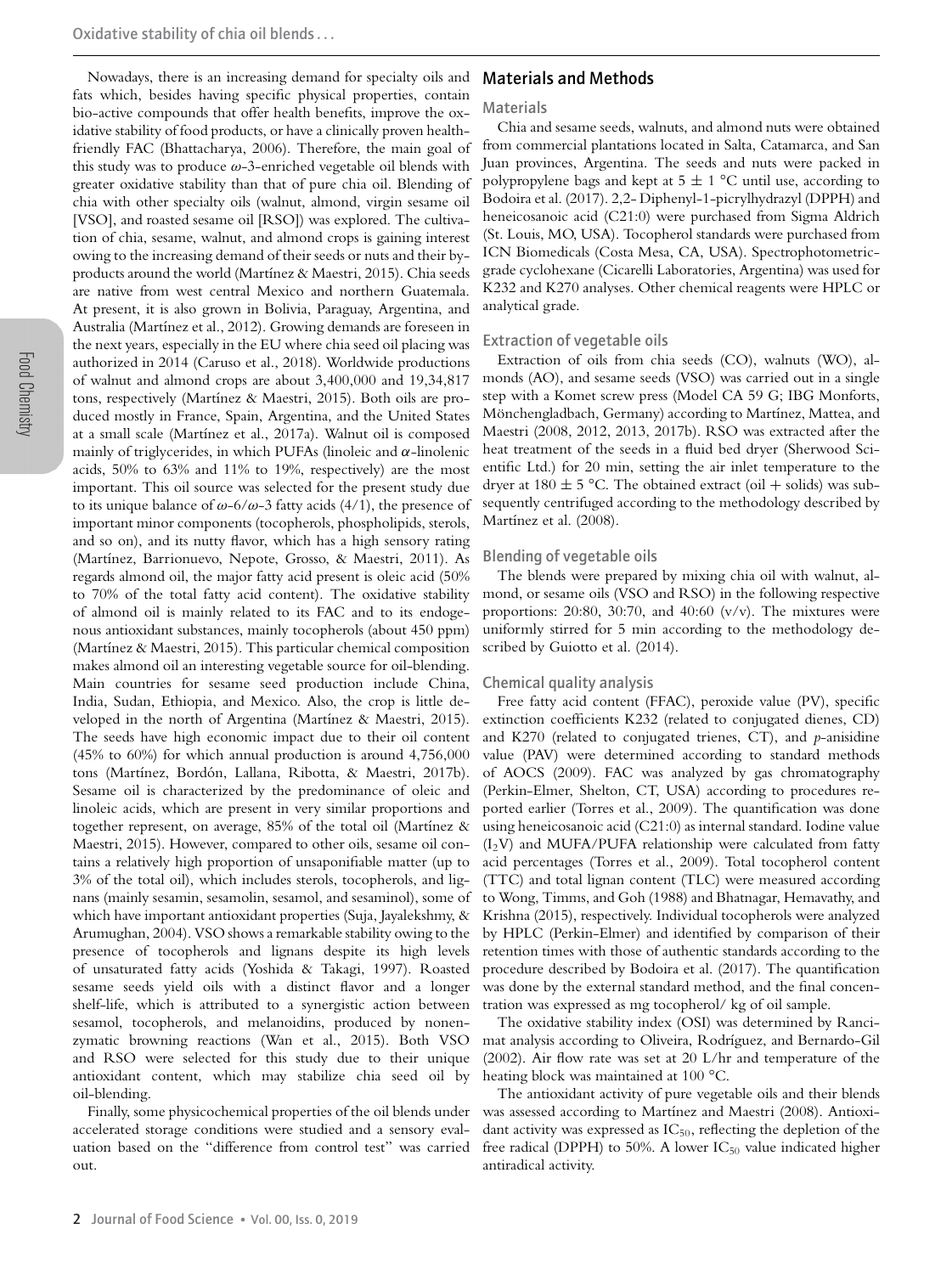**Table 1–Oxidative parameters of walnut (WO), almond (AO), sesame (virgin [VSO] and roasted [RSO]), chia (CO) oils, and their blends.**

| Oxidative parameters |                            |                   |                              |                               |                    |                             |                               |
|----------------------|----------------------------|-------------------|------------------------------|-------------------------------|--------------------|-----------------------------|-------------------------------|
| Oils                 | <b>FFAC</b>                | PV                | K <sub>2</sub> 32            | K270                          | <b>PAV</b>         | <b>OSI</b>                  | K                             |
| CO                   | $1.94 f \pm 0.01$          | $0.45 a \pm 0.07$ | 1.990 d $\pm$ 0.100          | $0.460 \text{ g} \pm 0.005$   | 3.49 c $\pm$ 0.12  | $2.57 a \pm 0.11$           | 1.461 $g \pm 0.007$           |
| <b>WO</b>            | $0.14 a \pm 0.01$          | ND                | $1.140 a \pm 0.010$          | $0.090 b \pm 0.001$           | ND                 | 6.87 de $\pm$ 0.03          | $0.929 f \pm 0.114$           |
| AO.                  | ND                         | ND                | $1.120 a \pm 0.080$          | $0.040 a \pm 0.003$           | ND                 | $27.15 \text{ i } \pm 0.43$ | 0.141 de $\pm$ 0.005          |
| <b>VSO</b>           | 5.45 m $\pm$ 0.02          | ND                | 2.980 gh $\pm$ 0.030         | $0.790 i \pm 0.010$           | ND                 | $18.94 i \pm 1.05$          | $0.000 \pm 0.000$             |
| <b>RSO</b>           | $4.06 i \pm 0.01$          | ND                | $3.170 \text{ i } \pm 0.050$ | $0.850 i \pm 0.020$           | 8.33 $f \pm 0.03$  | $26.94 \text{ i } \pm 0.96$ | 0.083 cd $\pm$ 0.001          |
|                      |                            |                   |                              | Oil blends $(v/v)$            |                    |                             |                               |
| CO:WO (20:80)        | $0.67 b \pm 0.00$          | ND                | 1.358 bc $\pm$ 0.063         | $0.142 \text{ c} \pm 0.006$   | ND                 | 5.23 c $\pm$ 0.02           | $1.665 h \pm 0.013$           |
| CO:WO (30:70)        | $1.00 d \pm 0.01$          | ND                | 1.360 bc $\pm$ 0.018         | $0.177 \text{ cd } \pm 0.003$ | ND                 | 4.91 bc $\pm$ 0.11          | $1.685 h \pm 0.021$           |
| CO:WO (40:60)        | 1.23 $e \pm 0.00$          | ND                | $1.489c \pm 0.044$           | 0.239 ef $\pm$ 0.013          | ND                 | 4.17 b $\pm$ 0.18           | $2.254 \text{ i } \pm 0.026$  |
| CO:AO (20:80)        | $0.74 \text{ c } \pm 0.00$ | ND                | $1.319 b \pm 0.012$          | 0.170 cd $\pm$ 0.005          | ND                 | 9.70 $f \pm 0.30$           | $0.142$ de $\pm 0.001$        |
| CO:AO (30:70)        | 1.01 d $\pm$ 0.07          | ND                | $1.321 b \pm 0.006$          | 0.193 de $\pm$ 0.008          | ND                 | 7.40 $\text{e} \pm 0.19$    | $0.153 \text{ e } \pm 0.018$  |
| CO:AO (40:60)        | 1.19 $e \pm 0.00$          | ND                | 1.466bc $\pm$ 0.002          | $0.251 f \pm 0.006$           | ND                 | 6.22 d $\pm$ 0.09           | $0.148 \text{ e } \pm 0.007$  |
| CO:VSO (20:80)       | $4.951 \pm 0.00$           | ND                | 2.863 fg $\pm$ 0.043         | $0.700 h \pm 0.017$           | 1.24 a $\pm$ 0.03  | $10.97 \text{ g} \pm 0.33$  | 0.018 ab $\pm$ 0.003          |
| CO:VSO (30:70)       | 4.79 k $\pm$ 0.01          | ND                | 2.765 ef $\pm$ 0.102         | $0.681 h \pm 0.007$           | 1.75 ab $\pm$ 0.31 | $8.86 f \pm 0.15$           | 0.053 bc $\pm$ 0.002          |
| CO: VSO (40:60)      | $4.60 i \pm 0.01$          | ND                | 2.668 e $\pm$ 0.126          | $0.694 h \pm 0.068$           | $1.97 b \pm 0.02$  | 7.08 $\epsilon \pm 0.11$    | 0.078 bc $\pm$ 0.002          |
| CO:RSO (20:80)       | 3.86 h $\pm$ 0.00          | ND                | 3.021 hi $\pm$ 0.030         | $0.842 \text{ i } \pm 0.023$  | 7.37 $e \pm 0.82$  | $12.66 h \pm 0.18$          | $0.067 \text{ bc } \pm 0.001$ |
| CO:RSO (30:70)       | 3.86 h $\pm$ 0.01          | ND                | $3.176 \text{ i } \pm 0.139$ | $0.885 \text{ i } \pm 0.026$  | 6.25 d $\pm$ 0.14  | $9.19 f \pm 0.01$           | $0.078 \text{ bc } \pm 0.007$ |
| CO:RSO (40:60)       | $3.72 \text{ g} \pm 0.04$  | ND                | 2.858 fg $\pm$ 0.016         | $0.721 h \pm 0.012$           | 7.09 $e \pm 0.09$  | 7.63 $e \pm 0.41$           | 0.092 cde $\pm$ 0.002         |

FFAC, free fatty acid content (mg KOH/g oil); PV, peroxide value (meq O<sub>2</sub>/kg oil); K<sub>232</sub>, conjugated dienes, K<sub>270</sub>, conjugated trienes; PAV, p-anisidine value; OSI, oxidative stability index (h); K, oxidation rate apparent constant (meq O2/(kg oil day)); ND, not detected.

#### Experimental design for oxidative stability test

An accelerated stability test (Schaal oven test [SOT]) was performed to evaluate the oxidative stability of the parent oils and blends (Li et al., 2013; Mohdaly, Sarhan, Mahmoud, Ramadan, & Smetanska, 2010). Three replicates of each oil and oil blend sample (30 mL each) were stored in 30-mL dark glass bottles without covers in a forced-draft air oven set at  $40 \pm 1$  °C according to AOCS (2009) for 12 days. Samples of each treatment were removed periodically for evaluation of lipid oxidation. Each treatment was prepared in triplicate.

#### Sensory evaluation

Oxidation of PUFAs in chia seed oil results in the generation of volatile compounds which are responsible for off-flavors and may lead to poor consumer acceptance. However, sensory evaluation of chia seed oil from fresh chia seeds is qualified as good by consumers (Imran et al., 2016). It has been shown that oil-blending can be used to moderate the properties of each oil, yielding a more satisfactory product given the changes in odor profiles (Hashempour-Baltork et al., 2016). In this regard, an  $\omega$ -3-rich edible oil obtained by blending chia oil and another vegetable oil with a better consumer acceptance is desired, but the perception of the former oil by the panelists should be minimal. Hence, the "difference from control test" method was selected. The objectives of the test were twofold: (a) to determine whether a difference exists between one or more samples and a control and (b) to estimate the magnitude of any such differences. The pure vegetable oil was designated as the "control" and all the blends (0:100; 20:80; 30:70; 40:60, chia oil: vegetable oil, respectively) were evaluated considering *how different* each sample is from the "control" (Meilgaard, Civille, & Carr, 1991). A 5-point scale was used to indicate the degrees of difference: 0 (no difference), 1 (little difference), 2 (moderate difference), 3 (large difference), and 4 (very large difference).

The 40 semitrained assessors were from Córdoba (Argentina) and were recruited according to the following criteria: between 25 and 55 years old; with no food allergies; nonsmokers; people who consume vegetable oils regularly; people interested in participating (Plemmons & Resurreccion, 1998).

### Statistical analysis

Analytical determinations reported in this study were the averages of triplicate measurements from three independent oil samples for each treatment. Statistical differences among treatments for all parameters evaluated were estimated from the ANOVA test at the 5% level ( $P \le 0.05$ ) of significance, using the Statgraphics Centurion XVI.I software (Statpoint Technologies, Warrenton, VA, USA). Whenever ANOVA indicated a significant difference, a pair-wise comparison of means by least significant difference (LSD) was carried out. Multiple-variable analysis was also applied to establish correlations (Pearson correlations) between different pairs of variables.

# Results and Discussion

#### Oil blends and their chemical quality

Table 1 shows initial values for hydrolytic (FFAC) and oxidative (PV, CD, CT, and PAV) degradation indicators of vegetable oils. In addition, oxidation rate apparent constants (*K*, see the next subsection) can be found in the same table. Pure and blended oils analyzed in this study had FFAC, PV, CD, CT, and PAV values comparable to other published data (Bodoira et al., 2017; Martínez, Penci, Marín, Ribotta, & Maestri, 2013, 2017b). PV values were in agreement with Codex Alimentarius (Codex, 2001) standards for cold-pressed oils (up to 15 meg  $O_2/kg$  oil). The initial PV for CSO was 0.45 meg  $O_2$ /kg oil, although it was not detected for the rest of pure vegetable oils. Walnut, almond, VSO, and RSO were present in the largest proportion in the formulated oil blends. Therefore, a dilution effect after oil-blending was observed for peroxides, which were present in a low concentration in chia seed oil from the beginning. As a result, PVs were so low that they fell below the detection limit of the volumetric standard method used for PV determination (AOCS, 2009). FFAC values from VSO, RSO, and CO were significantly higher ( $P \leq$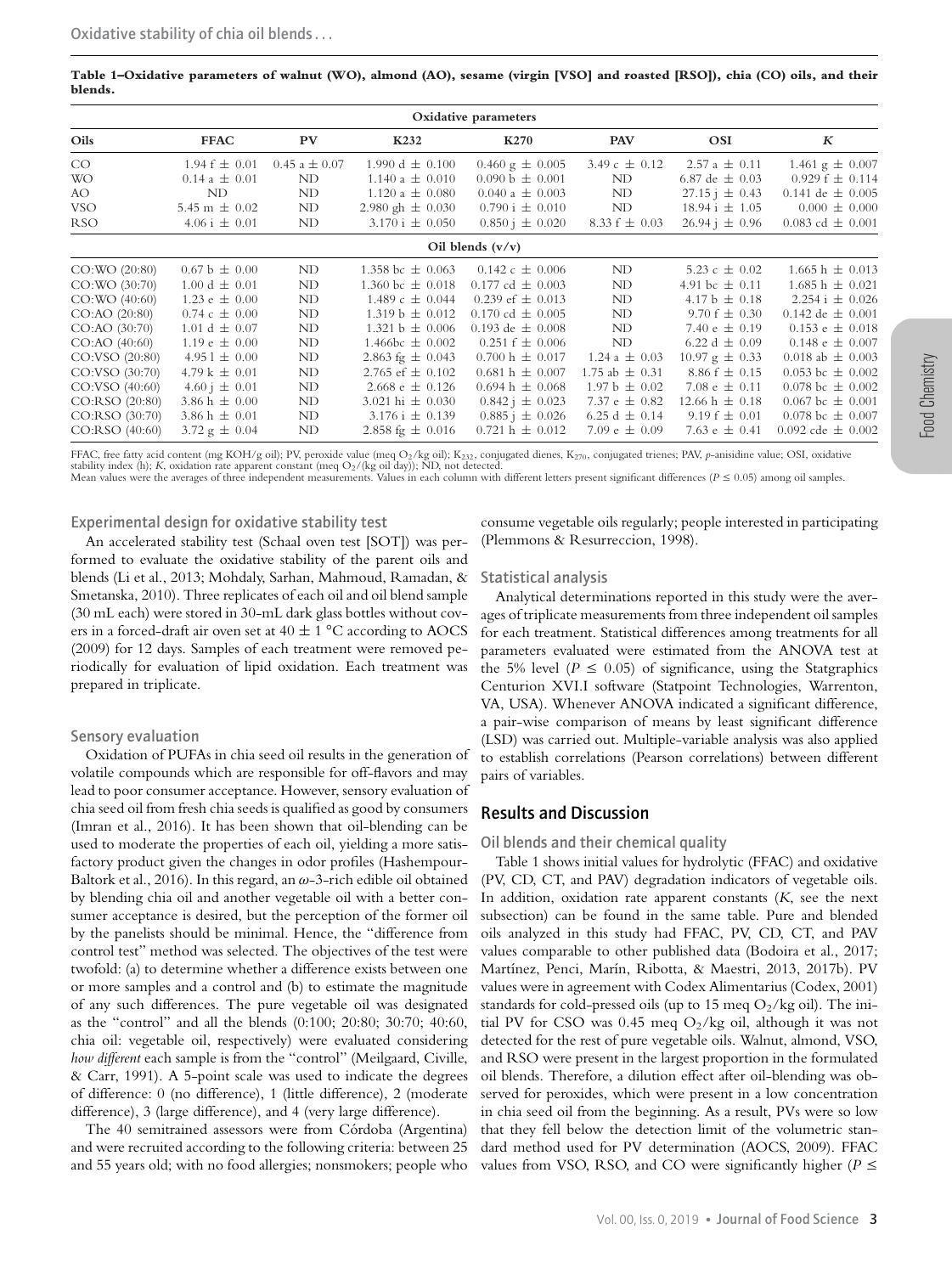0.05) than those from WO and AO. Moreover, FFAC values for VSO and CO:VSO blends were above Codex standards (4.0 mg KOH/g oil). This may be due to the conditioning of raw sesame seeds during harvest and postharvest storage (high water content and temperature) prior to the oil extraction process (Martínez  $\&$ Maestri, 2015). Surprisingly, FFAC values for RSO and the corresponding blends were significantly lower ( $P \leq 0.05$ ) than those for VSO. According to nonenzymatic browning reaction mechanisms published previously (Zamora & Hidalgo, 2005), carbonyl compounds derived from free unsaturated fatty acids may readily condense with protein-free amino groups. The contribution of both lipid hydroperoxides and secondary oxidation products to interaction pathways with amino acids and proteins results in a myriad of complex reactions. Nonetheless, the reaction of lipid oxidation products with amines, amino acids, and proteins has been related to the browning observed in many fatty foods after processing and storage (Zamora & Hidalgo, 2005). This may account in part for the lower FFAC values observed in RSO and CO:RSO blends after roasting of sesame seeds compared with VSO. As regards PAVs, they were present at significantly higher concentrations ( $P \le 0.05$ ) in pure RSO and CO. These oxidation products, saturated and unsaturated aldehydes of medium and high molecular weight, mainly arise from PUFAs (Martínez & Maestri, 2015).

FAC of the parent oils (CO, WO, AO, VSO, and RSO) and their blends is presented in Table 2. Except for stearic acid, oil blending significantly modified the FAC analyzed. The major changes were observed for oleic, linoleic, and linolenic fatty acid contents. For example, adding CO to WO at 20%, 30%, and 40% caused a gradual increase of 74%, 109%, and 146%, respectively, in linolenic acid proportions of the resulting blends when compared to pure WO. Greater increments were observed for CO:AO, CO:VSO, and CO:RSO blends. Therefore, the  $\omega$ -3 fatty acid contents in the final oil blends were significantly higher than in the parent walnut, almond, and sesame oils. Several studies mentioned similar effects of blending oils: Guiotto et al. (2014) found that blending of sunflower kernel oil with chia oils could modify the blends' fatty acid profile. In addition, Li et al. (2014) reported that blending *Moringa oleifera* oil with sunflower oil and soybean oil in different proportions can yield an increase in oleic acid and a reduction of linoleic acid. In the present study, we have found that, to achieve a daily intake of 2.22 g/day of  $\omega$ -3 fatty acids, as recommended by the Intl. Society for the Study of Fatty Acid and Lipids (ISSFAL) (Rubilar et al., 2012), it is necessary to consume approximately one spoonful of the formulated mixtures.

OSIs, determined by Rancimat analysis (Table 1), confirmed that CO has very low thermal stability; the OSI value obtained (2.57 hr) was in good agreement with data published previously (Bodoira et al., 2017). The OSI of WO, AO, SVO, and RSO was much higher than that of pure CO; as a consequence, the oxidative stability of the resulting vegetable oil blends was significantly greater than that of  $CO$  ( $P \le 0.05$ ). Similar results were reported by Guiotto et al. (2014) for chia and sunflower oils blends. In addition, OSI showed a negative correlation with linolenic acid content and a positive correlation with TLC ( $P \le 0.05$ ).

Tocopherols and lignans in CO, WO, AO, VSO, and RSO have previously been identified as the main components responsible for antioxidant activity and oxidative stability. The TTC, TLC, and individual tocopherol content are shown in Table 3. The values are within the ranges reported by others (Kochhar, 2002; Martínez, Labuckas, Lamarque, & Maestri, 2010).

The DPPH·assay is widely used for the determination of total antioxidant activity associated with the concentration of bioactive

components present in vegetable oils (Bhatnagar, Prasanth Kuma, Hemavathy, & Gopala Krishna, 2009). AO and its blends showed the lowest  $IC_{50}$  values (Table 3). The same trend was observed for TTC, for which statistically significant differences were found among treatments ( $P \le 0.05$ ). Moreover, the antiradical activity showed a positive correlation with TTC, as well as with OSI  $(P \le 0.05)$ . These results were in agreement with those of Bhatnagar et al. (2009) who reported that natural antioxidant contents and DPPH scavenging activity of coconut oil and other vegetable oils correlated well  $(r = 0.97)$ .

Although sesame oil contains, on average, 30% less oleic acid than almond oil, CO:VSO and CO:RSO blends presented higher oxidative stability. This fact could be due to the presence of biologically active compounds of the sesame seed, called lignans, as shown by the correlation analysis. Sesamin, sesamolin, sesamol, sesaminol, and sesamolinol are the predominant fat-soluble lignans present in sesame seed. According to Suja et al. (2004), sesamol shows high antioxidant activity, compared with the other fat-soluble lignans. In our study, the TLC (expressed as sesamol equivalents) varied between 9.53 and 10.19 g/kg oil, both for RSO and VSO, respectively. On the other hand, Wu (2007) found an average content of total lignans of 11.5 g/kg in commercial sesame oil, while Rangkadilok et al. (2010) reported values of sesamin and sesamolin in the range of 0.93 to 2.89 g/kg and 0.30 to 0.74 g/kg, respectively. In addition, sesame lignans have been found to display a synergistic effect on the antioxidant activity of tocopherols (Kochhar, 2002). Although TTC determined in this work was higher for almond oil and its blends in relation to the rest of the treatments (Table 3), the greater oxidative stability associated with sesame oil (both virgin and roasted) and their mixtures could be attributed to a synergistic effect between the TTC and the lignans present in the lipid matrix (Wan et al., 2015). It is important to highlight that indicators of oxidative degradation were in good agreement with Codex standards and with data published previously (Martínez et al., 2017b), despite the initial FFAC for VSO and CO:VSO blends, supporting the aforementioned antioxidant activity of sesame seed tocopherols and lignans. As regards RSO and CO:RSO blends, the greater oxidative stability could be explained by the synergistic action between sesamol, tocopherols, and melanoidins, produced by nonenzymatic browning reactions during the roasting of sesame seeds (Rostami, Farzaneh, Boujmehrani, Mohammadi, & Bakhshabadi, 2014). These molecules could have the capacity to trap positively charged electrophilic species, oxygenated radicals, or metal cations to form inactive complexes (Delgado-Andrade, Rufian-Henares, ´ & Morales, 2005). Curiously, in our study, it was observed that the "red" component of the color of the oil was significantly enhanced  $(33.02 \pm 0.80)$  by the rise in the treatment temperature prior to the pressing process, which could be due to the increase in the content of melanoidins. This increase in the color development of RSO was significantly different from the oil of the untreated seeds (VSO,  $23.26 \pm 0.40$ ). Therefore, all these antioxidant compounds may react rapidly with conjugated free radicals, thus breaking lipid chain oxidation reactions and retarding hydroperoxide formation.

## Oil blends and their performance under accelerated storage conditions

Figure 1 to 3 show the effects of blending CO with WO, AO, VSO, and RSO on the development of PV, K232, and K270 during the accelerated stability test (SOT). Despite differences in their initial composition, chia oil and its blends with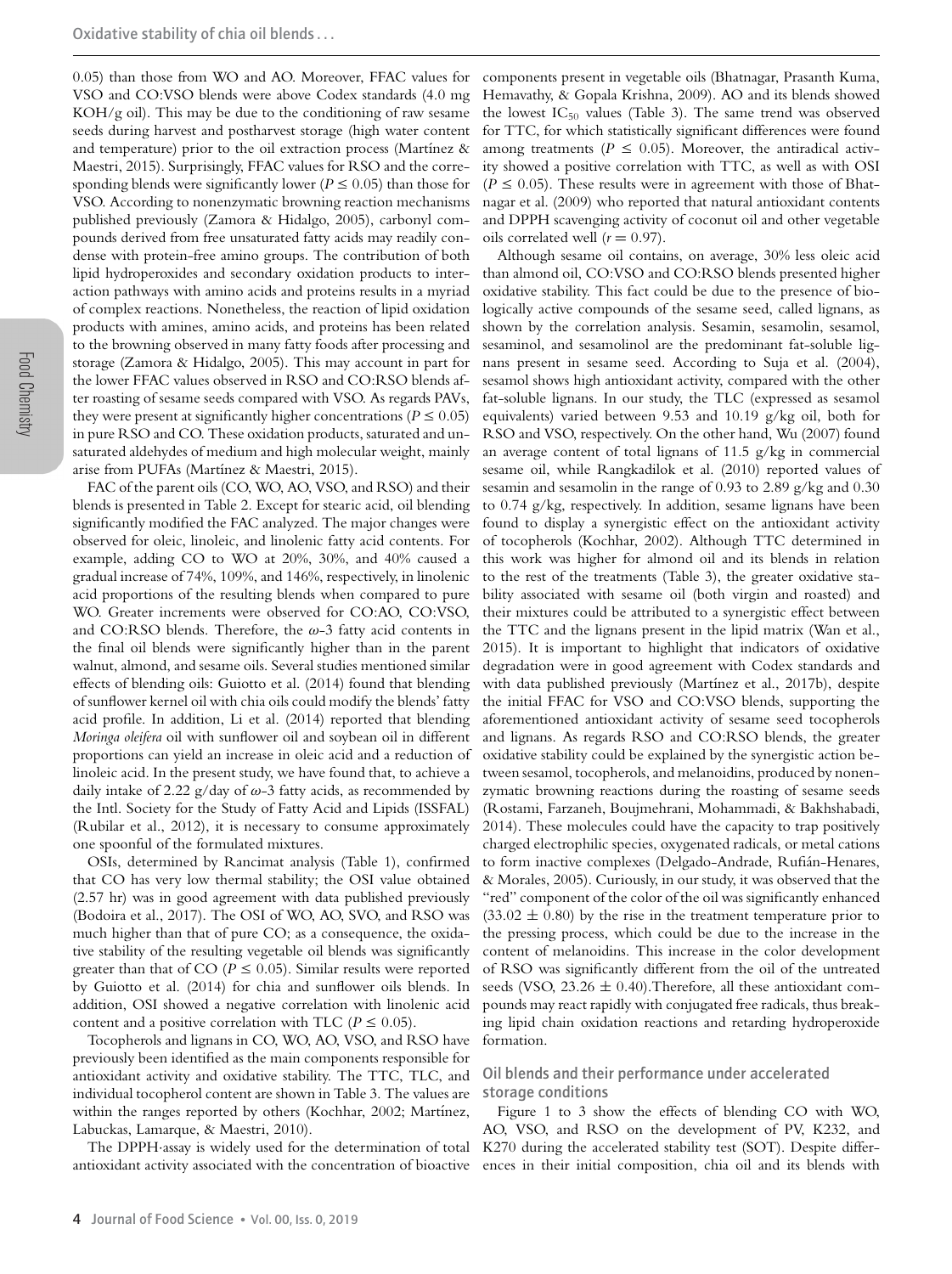|                              |                                                                                                                                                                                                                                                                                                                                                              |                                                                                  |                                                                        | FAC (mg/g oil)                                 |                                              |                                                                                                    |                                                            |                                                                        |                                                            |
|------------------------------|--------------------------------------------------------------------------------------------------------------------------------------------------------------------------------------------------------------------------------------------------------------------------------------------------------------------------------------------------------------|----------------------------------------------------------------------------------|------------------------------------------------------------------------|------------------------------------------------|----------------------------------------------|----------------------------------------------------------------------------------------------------|------------------------------------------------------------|------------------------------------------------------------------------|------------------------------------------------------------|
| Oils                         | 0:9                                                                                                                                                                                                                                                                                                                                                          | $b_{16:1}$                                                                       | 0.81                                                                   | 418:1                                          | °18:2                                        | $\rm ^{f}18:3$                                                                                     | $I_2V$                                                     | <b>MUFA</b>                                                            | PUFA                                                       |
| 8                            | 0.36<br>70.26 $c \pm$                                                                                                                                                                                                                                                                                                                                        | $0.39 a \pm 0.00$                                                                | $\begin{array}{c} 610 \\ +010 \\ +010 \end{array}$<br>32.70g           | 0.39<br>74.61 a ±                              | $(97.14 a \pm 0.61)$                         | 2.28<br>$607.21 \text{ j} \pm$                                                                     | 0.15<br>$42.51a \pm$                                       | 0.04<br>7.50 a $\pm$                                                   | $80.431 \pm 0.29$                                          |
| $\boldsymbol{\triangledown}$ | 0.39<br>64.06 a ±                                                                                                                                                                                                                                                                                                                                            | $0.22 a \pm 0.08$                                                                | 23.11 a                                                                | 3.30<br>$202.05 e \pm$                         | 2.37<br>576.68 o $\pm$                       | 4.33<br>$129.94c \pm$                                                                              | 0.12<br>$22.79$ m $\pm$                                    | 0.34<br>$20.22 e \pm$                                                  | $70.66 i \pm 0.67$                                         |
| <b>AO</b>                    | 2.51<br>73.30 d $\pm$                                                                                                                                                                                                                                                                                                                                        | $2.47 c \pm 0.49$                                                                | 1.45<br>$\overline{+}$<br>28.64 e                                      | 3.29<br>664.10 m ±                             | 1.34<br>228.85 d $\pm$                       | 0.01<br>$0.99a \pm$                                                                                | $101.46 \text{ j } \pm 0.49$                               | 0.28<br>66.66 m ±                                                      | 0.13<br>$22.98$ a $\pm$                                    |
| R <sub>SO</sub><br>VSO       | 0.25<br>0.97<br>$\overline{+}$<br>$\overline{+}$<br>98.21j<br>96.82                                                                                                                                                                                                                                                                                          | 0.07<br>$\overline{0.01}$<br>$\overline{+}$<br>$\overline{+}$<br>0.59a<br>0.66 a | 0.07<br>0.53<br>$\overline{+}$<br>$\overline{+}$<br>48.63 k<br>48.12 k | 0.09<br>0.25<br>405.97 i 土<br>407.54 i 土       | 0.87<br>0.08<br>434.84 k ±<br>438.081 ±      | 0.30<br>0.25<br>$4.29a \pm$<br>$\overline{+}$<br>4.16 a                                            | 0.18<br>0.03<br>$\overline{+}$<br>$115.581 \pm$<br>116.02] | 0.02<br>0.01<br>$\overline{+}$<br>$\overline{+}$<br>40.65 i<br>40.82 i | 0.06<br>0.04<br>44.24 d $\pm$<br>$\overline{+}$<br>43.90 d |
|                              |                                                                                                                                                                                                                                                                                                                                                              |                                                                                  |                                                                        |                                                |                                              |                                                                                                    |                                                            |                                                                        |                                                            |
|                              |                                                                                                                                                                                                                                                                                                                                                              |                                                                                  |                                                                        |                                                | $Oil$ blends $(v/v)$                         |                                                                                                    |                                                            |                                                                        |                                                            |
| CO:WO (20:80)                | 0.37<br>64.41 a ±                                                                                                                                                                                                                                                                                                                                            | $0.34 a \pm 0.0$                                                                 | 0.46<br>$\overline{+}$<br>25.00 <sub>b</sub>                           | 3.51<br>$178.40 d \pm$                         | 1.58<br>505.23 $n \pm$                       | 2.76<br>$226.62 e \pm$                                                                             | $107.72 \text{ k } \pm 0.03$                               | 0.35<br>$\overline{+}$<br>7.87 d                                       | 73.18 j $\pm$ 0.43                                         |
| CO:WO (30:70)                | 0.16<br>65.46 ab $\pm$                                                                                                                                                                                                                                                                                                                                       | 0.03<br>$0.33$ a $\pm$                                                           | 0.05<br>$\pm$<br>26.32 c                                               | 1.69<br>$169.35c \pm$                          | 1.48<br>$\overline{+}$<br>463.65 m           | $\overline{121}$<br>$272.13 h \pm$                                                                 | 0.12<br>$99.36 i \pm$                                      | 0.17<br>$\overline{+}$<br>16.97c                                       | 0.27<br>$\overline{+}$<br>73.58 j                          |
| CO:WO (40:60)                | 1,08<br>67.01 b $\pm$                                                                                                                                                                                                                                                                                                                                        | 0.03<br>$\overline{+}$<br>0.40a                                                  | 0.30<br>27.48d                                                         | 1.33<br>$\pm$ 9.00.09                          | (6.0)<br>$422.18 \text{ i } \pm$             | 1.78<br>$319.18 i \pm$                                                                             | 0.05<br>$91.01 g \pm$                                      | 0.14<br>$+$<br>16.05 b                                                 | $\overline{+}$<br>74.13 k                                  |
| CO:AO (20:80)                | 1.73<br>70.60 c ±                                                                                                                                                                                                                                                                                                                                            | 0.08<br>$\overline{+}$<br>2.45c                                                  | $0.32$<br>0.09<br>$+ + +$<br>29.23e                                    | $3.22$<br>0.42<br>544.931 ±                    | 0.69<br>$226.23 c \pm$                       | 0.44<br>$26.57$ bc $\pm$                                                                           | $90.27 f \pm$                                              | 0.32<br>$\overline{+}$<br>54.741                                       | $\overline{0.11}$<br>35.28 b ±                             |
| CO:AO (30:70)                | 0.36<br>$71.99$ cd $\pm$                                                                                                                                                                                                                                                                                                                                     | 0.02<br>$\overline{+}$<br>2.24c                                                  | $30.33 f$                                                              | $\overline{+}$<br>485.64 k                     | 0.08<br>$\overline{+}$<br>222.44 b           | 0.01<br>185.04 d ±                                                                                 | $0.16$<br>$0.05$<br>$0.14$<br>84.23 c ±                    | 0.04<br>$\overline{+}$<br>48.79 k                                      | 0.01<br>40.75 c ±                                          |
| CO:AO (40:60)                | 0.34<br>72.68 d $\pm$                                                                                                                                                                                                                                                                                                                                        | 0.91<br>$\overline{+}$<br>1.60 <sub>b</sub>                                      | 0.04<br>$+1$<br>31.12f                                                 | $\overline{0}$ .<br>$\overline{+}$<br>427.34 j | 1.37<br>$\overline{+}$<br>220.47 b           | 1.76<br>$245.54 f \pm$                                                                             | $\overline{+}$<br>78.57b                                   | 0.10<br>$\overline{+}$<br>42.89 j                                      | 0.31<br>$\overline{+}$<br>46.60 e                          |
| CO:VSO (20:80)               | 0.77<br>$91.06 h \pm$                                                                                                                                                                                                                                                                                                                                        | 0.01<br>$\overline{+}$<br>0.56a                                                  | $0.12$<br>0.43<br>45.70 j                                              | 0.69<br>338.90 h ±                             | 0.23<br>$390.44 i \pm$                       | 0.05<br>$126.53$ bc $\pm$                                                                          | $\overline{+}$<br>101.35 i                                 | 0.07<br>$\overline{+}$<br>33.95h                                       | $51.70 f \pm 0.03$                                         |
| CO:VSO (30:70)               | 0.95<br>88.62 fg $\pm$                                                                                                                                                                                                                                                                                                                                       | 0.18<br>$\overline{+}$<br>0.46a                                                  | $\overline{+}$<br>43.88 i                                              | 0.37<br>$\overline{+}$<br>307.95 g             | 0.03<br>$\overline{+}$<br>367.09 g           | 0.15<br>186.51 d $\pm$                                                                             | 0.00<br>0.00<br>0.16<br>$\overline{+}$<br>94.32 h          | 0.02<br>$\overline{+}$<br>30.84g                                       | 0.01<br>$55.33 g \pm 1$<br>58.89 h $\pm$                   |
| CO:VSO (40:60)               | 0.36<br>$\overline{+}$<br>86.45 e                                                                                                                                                                                                                                                                                                                            | 0.02<br>$\overline{+}$<br>0.51a                                                  | 0.19<br>$+$<br>42.69 h                                                 | 1.37<br>$\overline{+}$<br>276.01 f             | 0.23<br>$\overline{+}$<br>342.50 f           | 1.03<br>246.38 f ±                                                                                 | $\overline{+}$<br>86.99 е                                  | 0.13<br>$\overline{+}$<br>27.65 f                                      | 0.08                                                       |
| CO:RSO (20:80)               | 0.95<br>$96.37 i \pm$                                                                                                                                                                                                                                                                                                                                        | 0.04<br>$\overline{+}$<br>0.67a                                                  | 0.83<br>$+$<br>45.89 j                                                 | 0.46<br>341.96 h ±                             | 1.05<br>$\overline{+}$<br>387.05h            | 0.47<br>$125.88 b \pm$                                                                             | 0.28<br>$\overline{+}$<br>$101.02$ <sub>1</sub>            | 0.05<br>$\overline{+}$<br>34.26 h                                      | 0.23<br>$\overline{+}$<br>51.29f                           |
| CO:RSO (30:70)               | 0.14<br>89.92 gh ±                                                                                                                                                                                                                                                                                                                                           | 0.04<br>$\overline{+}$<br>0.52a                                                  | 0.34<br>$\overline{+}$<br>43.90 i                                      | 2.64<br>$\overline{+}$<br>308.26 g             | $\frac{27}{2}$<br>$\overline{+}$<br>364.80 g | 3.80<br>$187.78d \pm$                                                                              | 0.36<br>$\overline{+}$<br>93.94 h                          | 0.26<br>$\overline{+}$<br>30.88 g                                      | 0.25<br>$\overline{+}$<br>55.26 g                          |
| CO:RSO (40:60)               | 0.38<br>$+$<br>87.19 ef                                                                                                                                                                                                                                                                                                                                      | 0.03<br>$^+$<br>$\overline{\phantom{a}}$<br>0.54                                 | 0.25<br>$^+$<br>42.39 h                                                | 0.88<br>$^+$<br>274.04 f                       | 1.02<br>$\overline{+}$<br>339.66 e           | $^+$<br>250.77 g                                                                                   | 0.26<br>$+$<br>86.30 d                                     | 0.08<br>$+$<br>27.46 f                                                 | $\overline{0}$<br>$+$<br>59.04h                            |
|                              | FAC, fatty acid content (mg/g oil); L2V, iodine value; MUFA, monounsaturated fatty acid (%); PUFA, polyunsaturated fatty acid (%)<br><sup>a</sup> Palmitic acid. <sup>b</sup> Palmitoleic acid. 'Stearic acid. <sup>d</sup> Oleic acid. 'Linoleic acid. fa-Linolenic acid<br>Mean values were the averages of three independent measurements. Values in each |                                                                                  |                                                                        |                                                |                                              | column with different letters present, significant differences ( $P \leq 0.05$ ) among oil samples |                                                            |                                                                        |                                                            |

Table 2-Fatty acid composition of walnut (WO), almond (AO), sesame (virgin [VSO] and roasted [RSO]), chia (CO) oils, and their blends.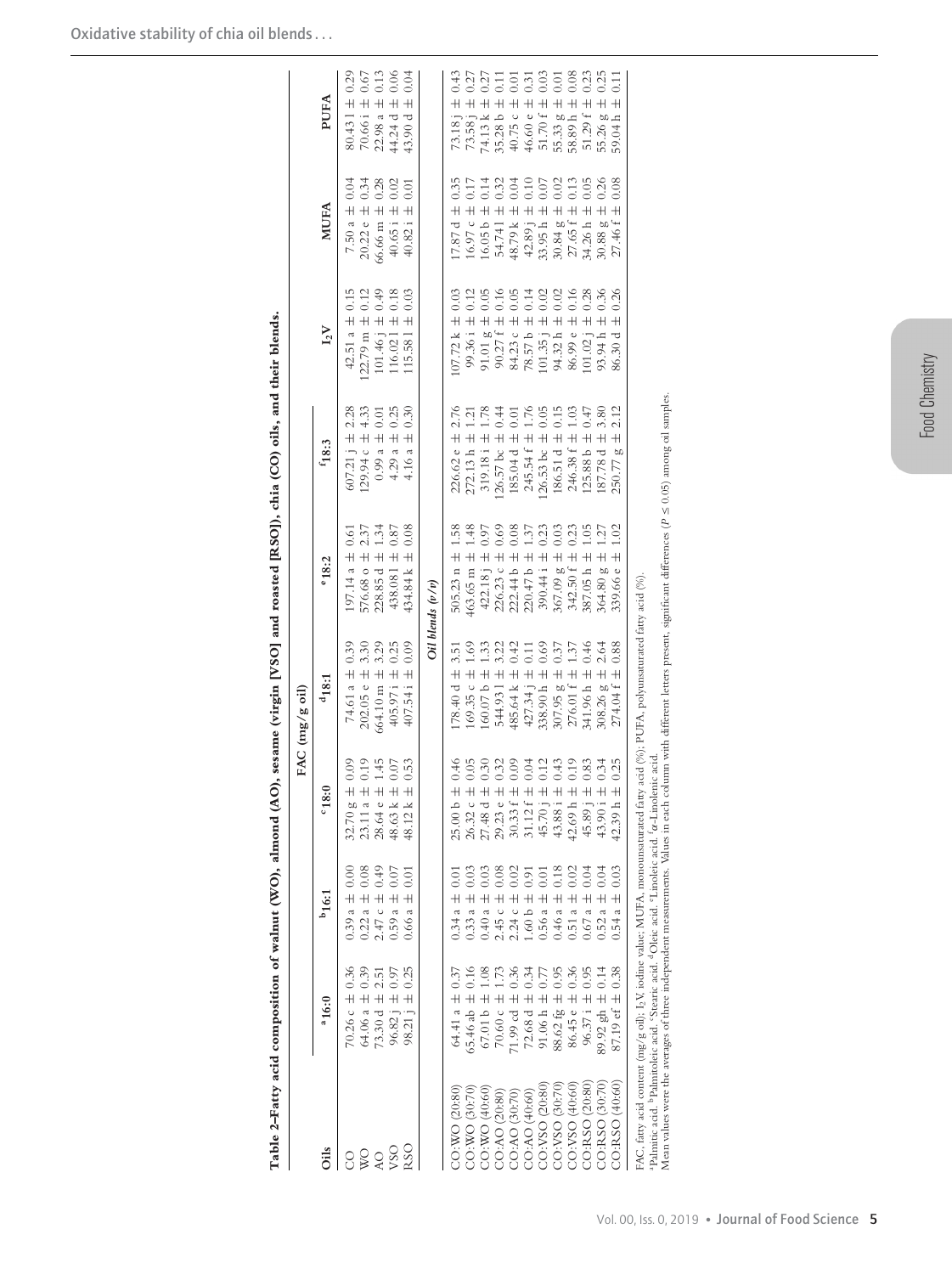**Table 3–Natural antioxidant contents and antioxidant capacity of walnut (WO), almond (AO), sesame (virgin [VSO] and roasted [RSO]), chia (CO) oils, and their blends.**

| Oils            | <b>TTC</b>                                     | <b>TLC</b>                  | $IC_{50}$                    | $\alpha$ -Tocopherol       | $\beta$ -Tocopherol | $\gamma$ -Tocopherol         | $\delta$ -Tocopherol |
|-----------------|------------------------------------------------|-----------------------------|------------------------------|----------------------------|---------------------|------------------------------|----------------------|
| CO              | 345.08 b $\pm$ 3.24                            |                             | $560.33 \text{ i } \pm 6.87$ | <b>Tr</b>                  | ND                  | 330.00 $\epsilon \pm 2.83$   | 14.00 $f \pm 1.82$   |
| <b>WO</b>       | 404.93 e $\pm$ 4.08                            |                             | 638.36 k $\pm$ 2.29          | 39.00 d $\pm$ 1.41         | ND                  | $350.90 \text{ g} \pm 2.05$  | 12.50 ef $\pm$ 2.05  |
| AO.             | 544.42 $\pm$ 4.11                              |                             | 411.48 a $\pm$ 3.29          | 539.50 h $\pm$ 0.71        | ND                  | 4.20 a $\pm$ 0.14            | ND                   |
| <b>VSO</b>      | 437.17 $f \pm 6.19$                            | $10.19 \text{ c } \pm 0.08$ | $524.59 \text{ g} \pm 1.46$  | ND                         | ND                  | $430.00 \text{ k} \pm 2.82$  | 6.50 bcd $\pm$ 0.77  |
| <b>RSO</b>      | 325.99 a $\pm$ 0.12                            | 9.53 c $\pm$ 1.15           | 475.36 d $\pm$ 0.78          | ND                         | ND                  | 325.60 $e \pm 0.18$          | ND                   |
|                 |                                                |                             |                              | Oil blends $(v/v)$         |                     |                              |                      |
| CO:WO (20:80)   | 386.61 c $\pm$ 2.28                            |                             | $599.22 \text{ i } \pm 3.16$ | $30.00 \text{ c} \pm 2.21$ | ND                  | 343.60 fg $\pm 2.20$         | 12.80 ef $\pm$ 1.18  |
| CO:WO (30:70)   | 396.23 d $\pm$ 4.52                            |                             | 566.56 i $\pm$ 4.87          | $28.00 b \pm 0.98$         | ND                  | 341.40 $f \pm 2.28$          | 12.00 ef $\pm$ 1.31  |
| CO:WO (40:60)   | 382.51 c $\pm$ 4.64                            |                             | $674.201 \pm 5.34$           | 24.00 a $\pm$ 0.85         | ND                  | 339.20 $f \pm 2.36$          | 13.10 $f \pm 1.59$   |
| CO:AO (20:80)   | $516.091 \pm 6.11$                             |                             | 414.14 $a \pm 8.25$          | 432.00 g $\pm$ 0.56        | ND                  | 68.56 b $\pm$ 0.45           | 2.40 a $\pm$ 0.56    |
| CO:AO (30:70)   | 493.11 h $\pm$ 6.91                            |                             | 436.34 b $\pm$ 1.46          | $377.30 f \pm 0.49$        | ND                  | 111.80 c $\pm$ 0.75          | 4.80 ab $\pm$ 0.84   |
| CO:AO (40:60)   | 449.78 g $\pm$ 5.43                            |                             | 449.54 $c \pm 2.51$          | 321.40 $\text{e} \pm 0.44$ | ND                  | $122.92 \pm d1.13$           | 5.60 abc $\pm$ 0.13  |
| CO:VSO (20:80)  | 410.77 e $\pm$ 5.58                            | 6.22 a $\pm$ 0.13           | 487.85 $e \pm 0.56$          | ND                         | ND                  | $401.60 \text{ i } \pm 2.83$ | 8.40 cd $\pm$ 0.26   |
| CO:VSO (30:70)  | 416.29 e $\pm$ 1.53                            | 6.99 ab $\pm$ 0.23          | 500.53 $f \pm 5.13$          | ND                         | ND                  | $397.40 \text{ i } \pm 2.82$ | 8.70 cd $\pm$ 1.62   |
| CO: VSO (40:60) | 411.66 $\pm$ 5.11                              | 6.43 ab $\pm$ 0.11          | 518.54 $g \pm 2.10$          | ND                         | ND                  | $387.20 h \pm 2.88$          | 9.80 de $\pm$ 0.98   |
| CO:RSO (20:80)  | 331.97 a $\pm$ 4.16                            | 6.55 ab $\pm$ 0.04          | 520.22 g $\pm$ 3.94          | ND                         | ND                  | 323.80 $\epsilon \pm 3.11$   | 2.40 a $\pm$ 0.56    |
| CO:RSO (30:70)  | 333.38 a $\pm$ 2.34                            | 7.35 b $\pm$ 0.06           | 549.09 h $\pm$ 10.13         | ND                         | ND                  | 326.05 $e \pm 3.27$          | 4.20 ab $\pm$ 0.84   |
| CO:RSO (40:60)  | $350.61 \text{ b} \pm 3.14$ 7.17 ab $\pm$ 0.35 |                             | 684.67 m $\pm$ 3.39          | ND                         | ND                  | $344.20 f \pm 3.04$          | 5.40 abc $\pm$ 0.13  |

Food Chemistry

TTC, total tocopherol content (mg/kg oil); TLC, total lignan content (g/kg oil); IC<sub>50</sub>, radical-scavenging activity (mg oil/mg DPPH); Tr, trace; ND, not detected.<br>Mean values were the averages of three independent measur



Figure 1–Kinetic curve of peroxide accumulation during oxidation of CO, WO, AO, VSO, RSO, and their blends in the Schaal oven test. Plotted values are means of three independent determinations **±** standard deviation. CO: (a), (b), (c), and (d). WO and CO: WO blends: (a). AO and CO:AO blends: (b). VSO and CO:VSO blends: (c). RSO and CO:RSO blends: (d).

WO, 20:80, 30:70, 40:60 (CO:WO) showed similar oxidative deterioration patterns, whereas the pure WO revealed the highest stability. Those treatments exceeded 10 meq  $O_2$ /kg oil between days 9 and 11, reaching final PV values of 17.75, 19.46, 19.63, and 22.10 meq  $O_2$ /kg oil, respectively (Figure 1a). The results show that the incorporation of CO to WO in the studied proportions significantly increased ( $P \leq 0.05$ ) the production of primary oxidation compounds after the fourth day of the SOT. The low oxidative stability associated with these treatments is consistent with its FAC, which dictates the oxidation rates. In this

regard, at 100 °C, the relative oxidation rates of stearic (C18:0), oleic (C18:1), linoleic (C18:2), and linolenic (C18:3) acids are 1:100:1000/1500:2000/3500, respectively (Frankel, 2005). After 12 days of storage at 40 °C, WO did not reach the induction period (the time needed for the PV of the sample to reach 10 meq  $O_2$ /kg oil). This sample presented a higher oxidative stability, 8.47 meq  $O_2$ /kg oil, even after 12 days of storage. Nevertheless, AO, VSO, and RSO, and their respective blends, showed a low generation of primary oxidation products. The final PV values for these treatments were (Figure 1b to d) lower than 3 meq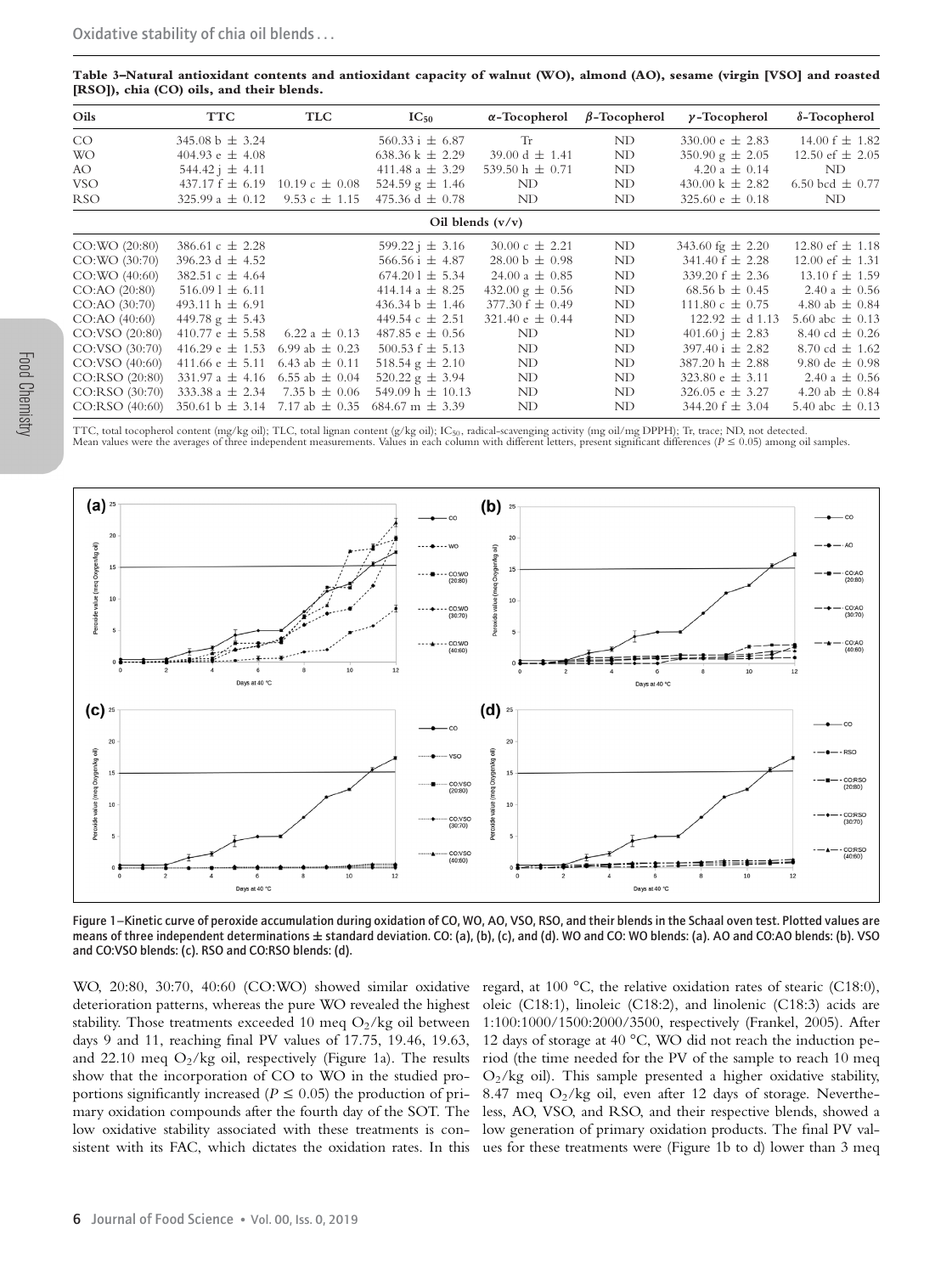

Figure 2–Kinetic curve of conjugated diene values during oxidation of CO, WO, AO, VSO, RSO, and their blends in the Schaal oven test. CO: (a), (b), (c), and (d). WO and CO: WO blends: (a). AO and CO:AO blends: (b). VSO and CO:VSO blends: (c). RSO and CO:RSO blends: (d). Plotted values are means of three independent determinations **±** standard deviation.



Figure 3–Kinetic curve of conjugated triene values during oxidation of CO, WO, AO, VSO, RSO, and their blends in the Schaal oven test. CO: (a), (b), (c), and (d). WO and CO: WO blends: (a). AO and CO:AO blends: (b). VSO and CO:VSO blends: (c). RSO and CO:RSO blends: (d). Plotted values are means of three independent determinations **±** standard deviation.

 $O_2$ /kg oil throughout the entire SOT, in agreement with Codex sented a significant PV increase after the second and tenth day standards. Prescha, Grajzer, Dedyk, and Grajeta (2014) reported of the SOT. It is important to emphasize that the CO:SVO up to 4.13 meq O2/kg in oil samples stored for 12 months, at (20:80) sample did not show statistically significant differences 20 °C, in a 12:12 hr light/dark storage study. However, the ox- when compared to VSO during storage ( $\tilde{P} \le 0.05$ ). In addiidative stability of pure WO, AO, VSO, and RSO significantly tion, the CO:RSO (20:80) sample presented the longest inducdecreased with CO incorporation ( $P \le 0.05$ ). CO:AO ([20:80], tion time of all the studied blends; however, in relation to the [30:70], [40:60]) and CO:VSO ([30:70] and [40:60]) blends pre-CO:SVO (20:80) sample, it developed a higher PV throughout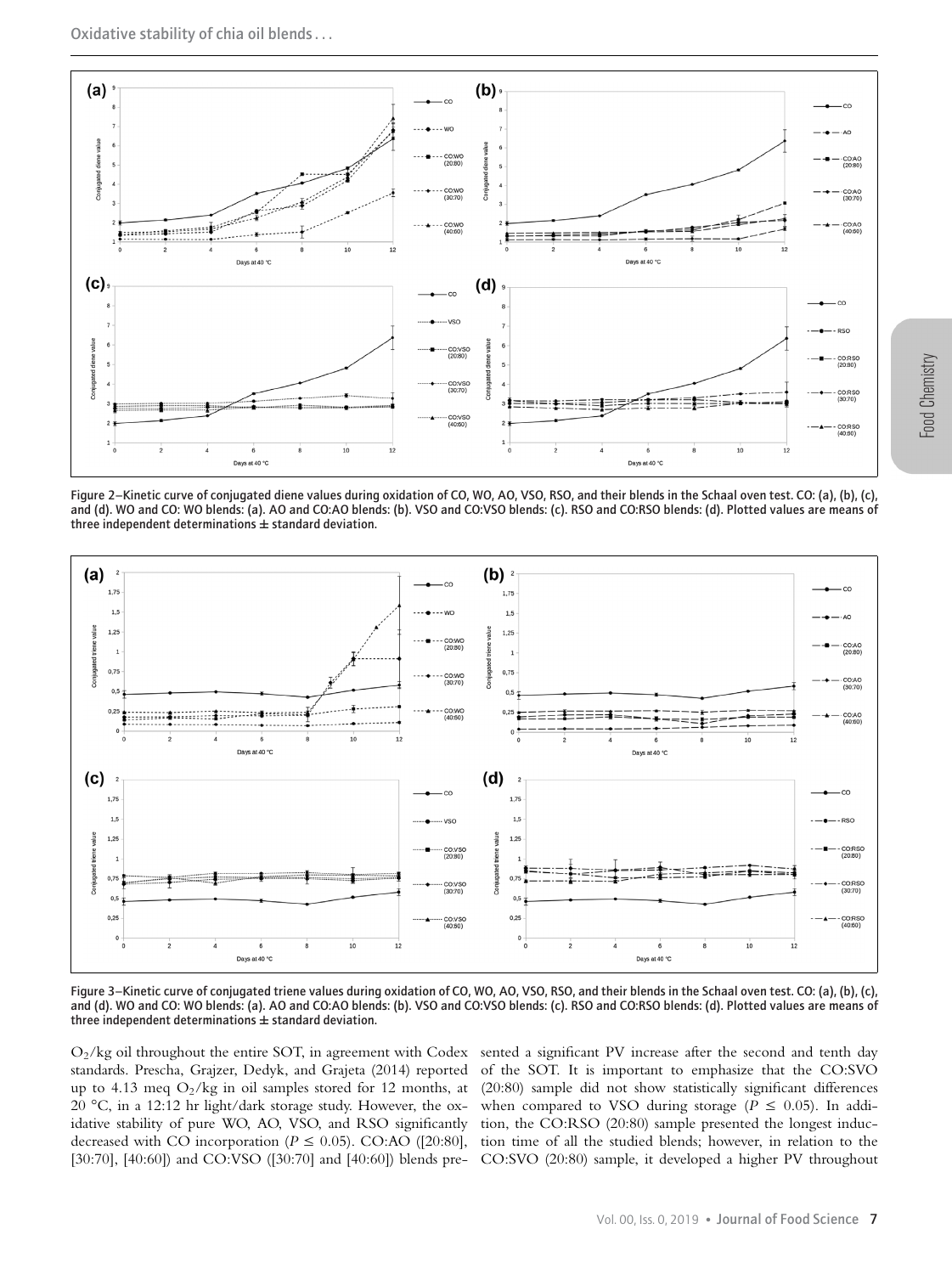

the entire SOT (Figure 1c and d). This is due to the fact that during the heat treatment of the seeds, prior to the oil extraction, primary oxidation compounds and various volatile substances are generated (aldehydes, ketones, alcohols, pyrazines, furans, and pyrroles) (Li et al., 2014). Even so, the greater oxidative stability of CO:RSO blends could be explained by the synergistic action between sesamol, tocopherols, and melanoidins, as stated above. Finally, the CO:RSO (40:60) blend showed a significantly lower oxidative stability than pure RSO after day 2 ( $P \le 0.05$ ); meanwhile, 30:70 and 20:80 mixtures showed a similar PV evolution during the SOT ( $P \leq 0.05$ ).

In each treatment, the plotted curve for peroxide accumulation approximately coincided with that of CD and CT, indicating that the formation of lipid hydroperoxides and that of conjugated double and triple bond fatty acids matches (Figures 1 to 3).

Figure 4 presents the changes in the level of PAV in CO, WO, and their blends during 12 days of storage under oxidation conditions. In these samples, PAVs rose with the length of storage period. The PAV of CO was in a range of 3.49 to 25.43. The results show that the incorporation of CO to WO in the studied proportions significantly promoted the generation of secondary oxidation compounds (WO, 0 to 2.45 and CO:WO [20:80], 0 to 10.45; [30:70], 0 to 11.31; [40:60], 0 to 19.71) ( $P \le 0.05$ ). The rest of the samples, in agreement with the oxidative stability, presented no significant increment in the production of secondary compounds (data not shown). Choe and Min (2007) reported that the incorporations of sesame oil to soybean oil at 10% and 20% (v/v) seem to be successful in reducing the formation of *p*-anisidine-reactive substances up to a certain degree.

In accordance with the trends observed in primary and secondary oxidation parameters during SOT, the oxidation rate apparent constants (*K*) (Table 1) of the blends were dramatically reduced in relation to pure CO, excluding the blends with WO  $(K = 1.461 \text{ meq O}_2/((kg \text{ oil})^* (\text{day})), R^2 = 0.919; K = 1.660$ meq O<sub>2</sub>/((kg oil)<sup>\*</sup> (day)),  $R^2 = 0.923$ ;  $K = 1.685$  meq O<sub>2</sub>/((kg) oil)<sup>\*</sup> (day)),  $R^2 = 0.970$ ;  $K = 2.254$  meq O<sub>2</sub>/((kg oil)<sup>\*</sup> (day)),  $R^2 = 0.893$  for CO, CO:WO (20:80), CO:WO (30:70), CO:WO (40:60), respectively. The rest of the mixtures presented apparent constant values between 0.018 meq  $O_2/((kg \text{ oil})^*$  (day)),  $R^2 = 0.927$  (C0: SVO (20:80)) and 0.153 meq O<sub>2</sub>/((kg oil)<sup>\*</sup> (day)),  $R^2 = 0.951$  (CO:AO (30:70)).

Regarding the evolution of FFAC, no statistically significant differences were observed in any of the treatments between the initial time and 12 days of storage ( $P \le 0.05$ ). This indicates that both, pure oils and their blends, are stable against the hydrolytic

**Table 4–"Difference from control test" results for chia seed oil blends, including blind control samples.**

| Oil samples $(v/v)$ | "How different from pure oil" |
|---------------------|-------------------------------|
| CO:WO (0:100)       | $0.34 a \pm 0.17$             |
| CO:WO (20:80)       | $1.28 b \pm 0.99$             |
| CO:WO (30:70)       | $1.45 b \pm 1.19$             |
| $CO:WO$ (40:60)     | $1.31 b + 1.15$               |
| $CO:AO$ $(0:100)$   | $0.00 a \pm 0.00$             |
| CO:AO (20:80)       | $2.10 b \pm 1.15$             |
| CO:AO (30:70)       | $2.17 b + 0.98$               |
| $CO:AO$ (40:60)     | $2.00 b + 1.13$               |
| CO:VSO (0:100)      | $0.10 a \pm 0.05$             |
| CO:VSO (20:80)      | $1.30 b + 0.95$               |
| CO:VSO (30:70)      | $0.89 b + 0.75$               |
| CO:VSO (40:60)      | $1.30 b + 0.97$               |
| CO:RSO(0:100)       | $0.14 a \pm 0.02$             |
| CO:RSO (20:80)      | $1.30 b + 1.03$               |
| CO:RSO (30:70)      | $1.48 b + 0.94$               |
| CO:RSO (40:60)      | $1.67 b + 0.90$               |

Mean values were the averages of 40 independent measurements. Values in each group of oils with different letters present significant differences ( $P \le 0.05$ ) according to the LSD<br>Fisher test. Scale correspondence: "0" (no difference), "1" (little difference), "2"<br>(moderate difference), "3" (large differen

degradation of glycerides even under thermooxidation conditions (Table 1). A similar trend was reported by Shiela, Sreerama, and Gopala Krishna (2004) who observed that FFAC of pure and blended groundnut, sunflower seed, mustard seed, palm olein, rice bran, and sesame oils did not increase appreciably during the 6 month of storage, at 27 and 40 °C, compared with their initial values.

#### Sensory evaluation

In order to find sensory differences or similarities among blends and the control sample, a sensory analysis was carried out. The ANOVA showed that the judges perceived a statistically significant difference among the blends and their respective pure oils ( $P \leq$ 0.05). The differences ranged from little (walnut, VSO, and RSO) to moderate (almond oil). However, for a given pure oil, judges did not perceive statistically significant differences among its blends  $(P \ge 0.05)$  (Table 4).

The slight differences found for CO:WO, CO:VSO, and CO:RSO blends compared with pure WO, VSO, and RSO oils, respectively, may be attributed to the sensory profile of the pure oils. Fresh WO is mainly characterized by high-intensity ratings of nutty and oily film, and lesser ratings for pungent and astringent attributes (Martínez et al., 2011). Sesame oil has a pleasant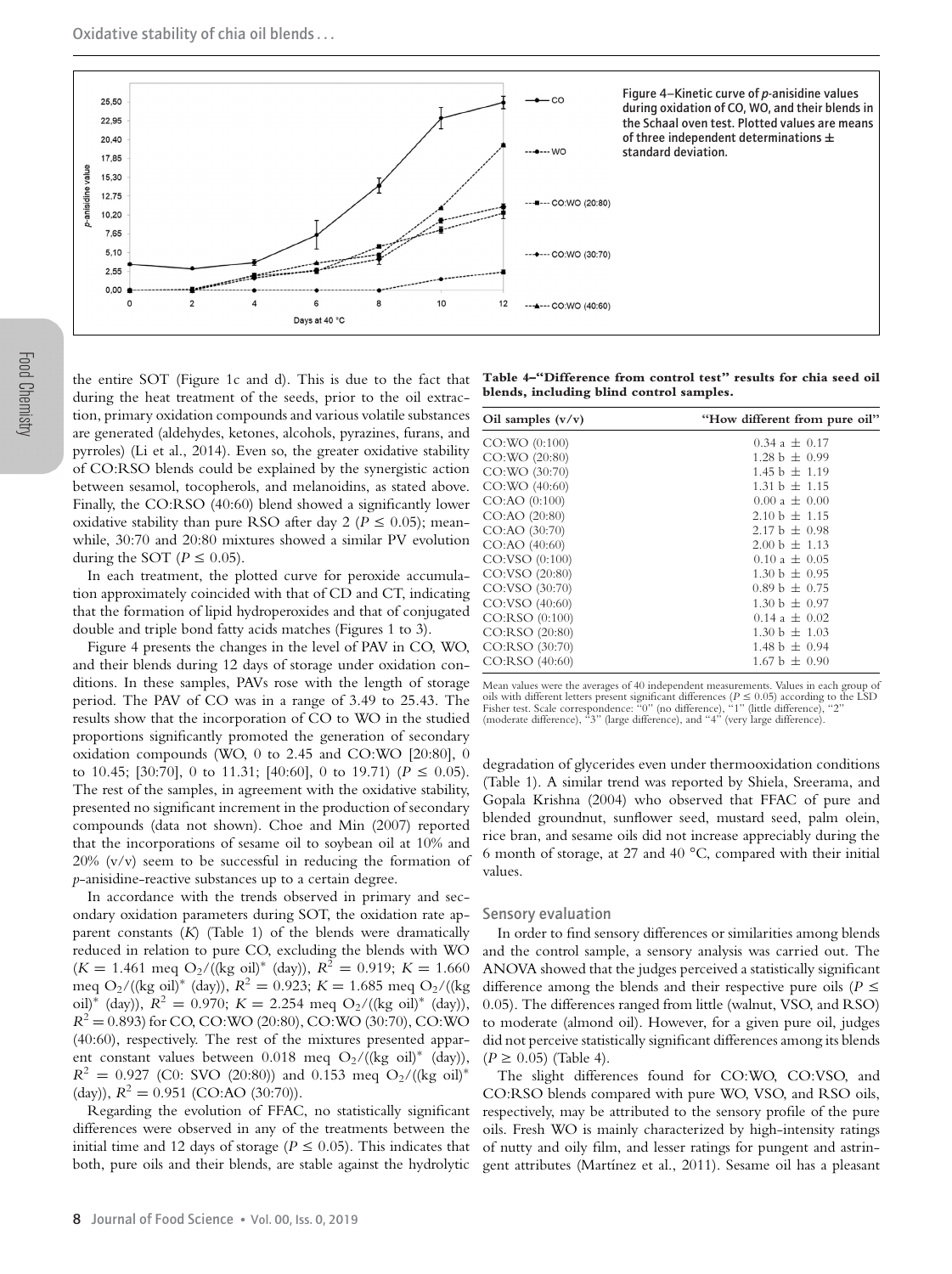taste and a strong characteristic flavor of sesame seed, which are intensified after roasting (Yoshida & Takagi, 1997). Roasting of the seeds represents a key operation for the development of desirable color and flavor, as well as for the enhancement of the oxidative stability, as explained above (Wan et al., 2015). Yoshida and Takagi (1997) reported that roasting temperatures higher than 220 °C yielded poor-quality RSO with burnt and bitter tastes, and dark-brownish color. Therefore, according to the authors, roasting temperatures should be below 200 °C to obtain optimum flavor scores. Finally, when specialty oils with such intense attributes are mixed with chia seed oil, the perception of this latter oil is little.

On the other hand, AO is characterized by a very low-intensity sour and bitter basic taste attributes typical of almond nuts (Civille, Lapsley, Huang, Yada, & Seltsam, 2010). Hence, these lowintensity sensory attributes yielded moderate differences among CO:AO blends and pure AO, and not minor ones.

## Conclusions

According to the above results, vegetable oil blending is a physical, economical, and simple procedure to change FAC, to increase bioactive components and natural antioxidants, and to make products with specific properties. More precisely, the development of chia oil blends with other specialty oils offers an opportunity to obtain lipid matrices rich in  $\omega$ -3 fatty acids, and with greater oxidative stability indices than pure chia oil. An SOT was performed to evaluate the oxidative stability of the parent oils and blends, and to compare different oil-blending formulations. The same trends were observed with SOT and Rancimat analysis: sesame oil blends (both virgin and roasted) were the most stable, followed by CO:AO blends; CO:WO blends were the least stable. The final PV values for these latter blends were above Codex standards (15 meq  $O_2$ /kg oil) for cold-pressed and virgin oils, whereas for CO:AO, CO:VSO, and CO:RSO blends, PV values were below  $3 \text{ meq O}_2/\text{kg}$  by the end of the SOT. Despite the initial FFAC for VSO and CO:VSO blends (above 4,0 mg KOH/g oil), the generation of primary and secondary oxidation products was the lowest throughout the thermo-oxidation test, which could be attributed to a synergistic effect between total tocopherols and lignans present in the oil. Nonenzymatic browning reactions during roasting of sesame seeds yield melanoidins, which may contribute to the high oxidative stability of RSO and CO:RSO observed in this study by a synergistic action with sesamol and tocopherols.

The perception of chia oil in the final blends ranged from little (CO:WO, CO:VSO, and CO:RSO blends) to moderate (CO:AO blends), according to the sensory evaluation results, which means that new distinct products may be formulated.

Further research is needed to establish the actual shelf-life of the formulated blends under static conditions (found in retail markets) and dynamic conditions (where the head-space volume increases over time). In summary, the formulation of chia oil blends represents a novel alternative for the food industry, which is currently interested in nonconventional oils and in offering new food products to improve health and human nutrition.

#### Acknowledgments

This research was financed with grants from Consejo de Investigaciones Científicas y Técnicas (CONICET), Secretaría de Ciencia y Tecnología de la Univ. Nacional de Córdoba (SeCyT-UNC), and Fondo para la Investigación Científica y Tecnológica (FON-CyT, BID PICT 2014-2283) from Argentina. The authors also acknowledge the Iberoamerican Project CYTED 119RT0567.

## Author Contributions

M.G. Bordón designed and performed the experiments, which are part of her Ph.D. thesis, analyzed the data, and drafted the manuscript. S.P. Meriles helped perform the experiments and analyze data. P.D. Ribotta and M.L. Martínez conceived and designed the experiments, provided materials and analysis tools, and drafted the manuscript as Ph.D. thesis advisors.

# References

- AOCS. (2009). *Official methods and recommended practices of the American Oil Chemists' Society* (5th ed.). Champaign, IL: AOCS Press.
- Bhatnagar, A., Hemavathy, J., & Krishna, A. (2015). Development of a rapid method for determination of lignans content in sesame oil. *Journal of Food Science and Technology*, *52*, 521–527.
- Bhatnagar, A., Prasanth Kuma, P., Hemavathy, J., & Gopala Krishna, A. (2009). Fatty acid composition, oxidative stability, and radical scavenging activity of vegetable oil blends with coconut oil. *Journal of the American Oil Chemists' Society*, *86*, 991–999.
- Bhattacharya, K. (2006). Specialty oils and their applications in food. In F. D. Gunstone (Ed.), *Modifying lipids for use in food* (pp. 539–566). Cambridge, England: CRC Press.
- Bodoira, R., Penci, M., Ribotta, P., & Mart´ınez, M. (2017). Chia (*Salvia hispanica* L.) oil stability: Study of the effect of natural antioxidants. *LWT – Food Science and Technology*, *75*, 107–113. Cabiscol, E., Tamarit, J., & Ros, J. (2000). Oxidative stress in bacteria and protein damage by
- reactive oxygen species. *International Microbiology*, *3*, 3–8. Caruso, M. C., Favati, F., Di Cairano, M., Galgano, F., Labella, R., Scarpa, T., & Condelli, N.
- (2018). Shelf-life evaluation and nutraceutical properties of chia seeds from a recent long-day flowering genotype cultivated in Mediterranean area. *LWT – Food Science and Technology*, *87*, 400–405.
- Choe, E., & Min, D. (2007). Chemistry of deep fat frying oils. *Journal of Food Science*, *72*, 77–86. Choudhary, M., Grover, K., & Kaur, G. (2015). Development of rice bran oil blends for quality improvement. *Food Chemistry*, *173*, 770–777.
- Civille, G. V., Lapsley, K., Huang, G., Yada, S., & Seltsam, J. (2010). Development of an almond lexicon to assess the sensory properties of almond varieties. *Journal of Sensory Studies*, *25*, 146–162.
- Codex Alimentarius. (2001). *Fats, oils and related products* (2nd ed.). Rome, Italy: FAO/WHO Food Standards Programme.
- Delgado-Andrade, C., Rufian-Henares, J., & Morales, F. (2005). Assessing the antioxidant activity ´ of melanoidins from coffee brews by different antioxidant methods. *Journal of Agricultural and Food Chemistry*, *53*(20), 7832–7836.
- Farag, R., El-Agamy, M., & Abd El Hakeem, B. (2010). Effects of mixing canola and palm oils with sunflower oil on the formation of trans fatty acids during frying. *Food and Nutrition Sciences*, *1*, 24–29.
- Fasina, O. O., Craig-Schmidt, M., Colley, Z., & Hallman, H. (2008). Predicting melting characteristics of vegetable oils form fatty acid composition. *LWT – Food Science and Technology*, *41*, 1501–1505.
- Frankel, E. N. (2005). Hydroperoxide formation. In Barnes & Associates (Eds.), *Lipid oxidation* (pp. 25–46). Bridgwater, England: The Oily Press.
- Guiotto, E., Ixtaina, V., Nolasco, S., & Tomas, M. (2014). Effect on storage conditions and ´ antioxidants on the oxidative stability of sunflower-chia oil blends. *Journal of the American Oil Chemists' Society*, *91*, 767–776.
- Hashempour-Baltork, F., Torbati, M., Azadmard-Damirchi, S., & Savage, G. P. (2016). Vegetable oil blending: A review of physicochemical, nutritional and health effects. *Trends in Food Science & Technology*, *57*, 52–58.
- Imran, M., Nadeem, M., Manzoor, M. F., Javed, A., Ali, Z., Nadeem Akhtar, M., . . . Hussain, Y. (2016). Fatty acids characterization, oxidative perspectives and consumer acceptability of oil extracted from pre-treated chia (*Salvia hispanica* L.) seeds. *Lipids in Health and Disease*, *15*, 162.
- Kochhar, S. P. (2002). Sesame, rice-bran and flaxseed oils. In F. D. Gunstone (Ed.), *Vegetable oils in food technology* (pp. 297–326). Oxford, UK: Blackwell Publishing, CRC Press.
- Li, H., Fan, Y., Li, J., Tang, L., Hu, J., & Deng, Z. (2013). Evaluating and predicting the oxidative stability of vegetable oils with different fatty acid compositions. *Journal of Food Science*, *78*(4), 633–641.
- Li, Y., Ma, W.-J., Qi, B.-K., Rokayya, S., Li, D., Wang, J., . . . Jiang, L.-Z. (2014). Blending of soybean oil with selected vegetable oils: Impact on oxidative stability and radical scavenging activity. *Asian Pacific Journal of Cancer Prevention*, *15*, 2583–2589.
- Martínez, M., Barrionuevo, G., Nepote, V., Grosso, N., & Maestri, D. (2011). Sensory characterization and oxidative stability of walnut oil. *International Journal of Food Science & Technology*, *46*, 1276–1281.
- Martínez, M., Bordón, M., Lallana, R., Ribotta, P., & Maestri, D. (2017b). Optimization of sesame oil extraction by screw-pressing at low temperature. *Food and Bioprocess Technology*, *10*(6), 1113–1121.
- Martínez, M., Labuckas, D., Lamarque, A., & Maestri, D. (2010). Walnut (*Juglans regia* L.): Genetic resources, chemistry, by-products. *Journal of the Science of Food and Agriculture*, *90*, 1959–1967.
- Mart´ınez, M., & Maestri, D. (2008). Oil chemical variation in walnut (*Juglans regia* L.) genotypes grown in Argentina. *European Journal of Lipid Science and Technology*, *110*, 1183–1189.
- Martínez, M., & Maestri, D. (2015). Aceites no tradicionales. In *Aceites vegetales no tradicionales: Guía para la producción y evaluación de la calidad* (1st ed.). Córdoba, Argentina: Encuentro Grupo Editor.
- Martínez, M., Marín, M., Salgado Faller, C., Revol, J., Penci, M., & Ribotta, P. (2012). Chia (*Salvia hispanica* L.) oil extraction: Study of processing parameters. *LWT – Food Science and Technology*, *47*(1), 78–82.
- Martínez, M., Mattea, M., & Maestri, D. (2008). Pressing and supercritical carbon dioxide extraction of walnut oil. *Journal of Food Engineering*, *88*, 399–404.
- Mart´ınez, M., Penci, M., Mar´ın, M., Ribotta, P., & Maestri, D. (2013). Screw press extraction of almond (*Prunus dulcis* (Miller) D.A. Webb): Oil recovery and oxidative stability. *Journal of Food Engineering*, *119*, 40–45.